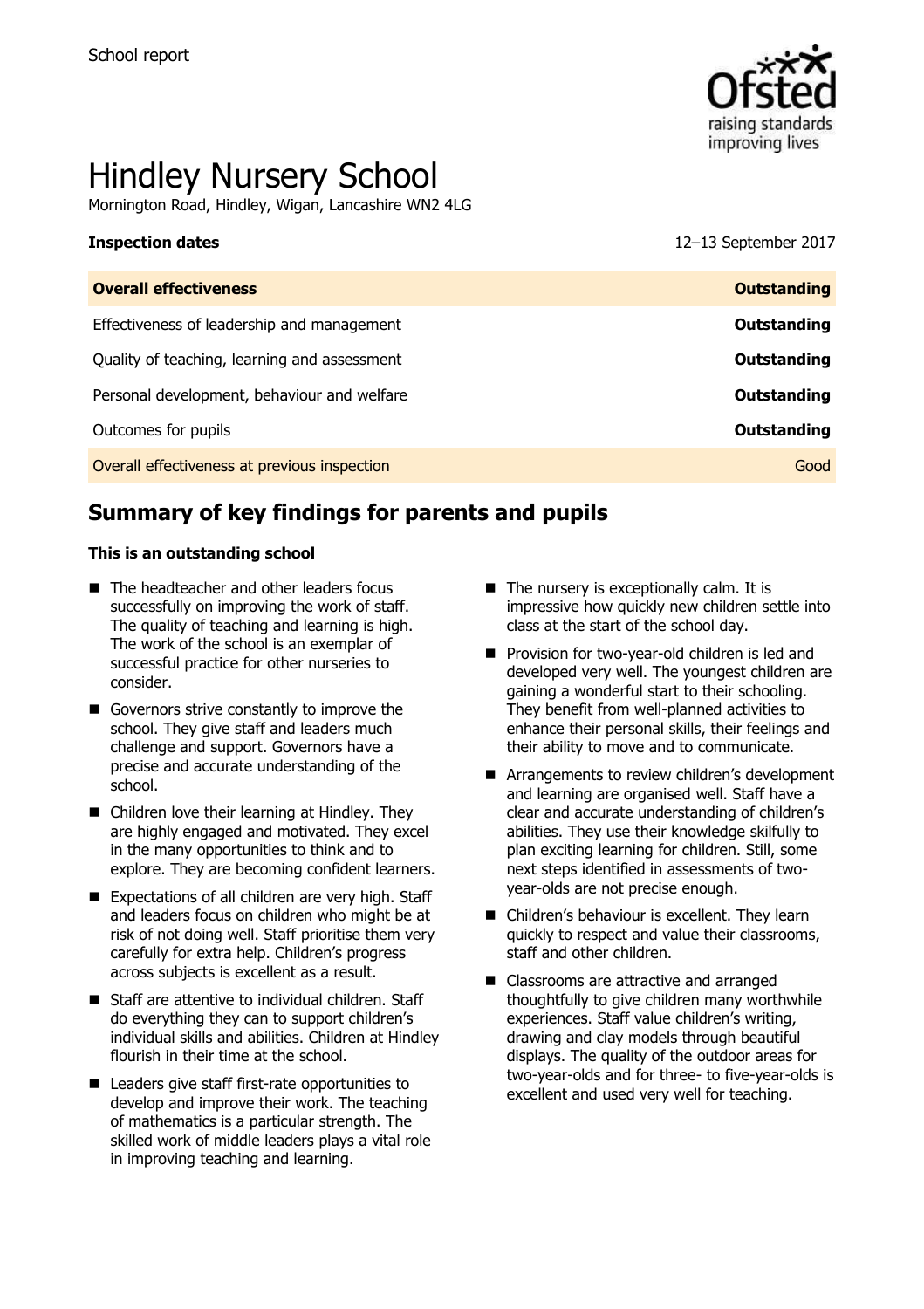

# **Full report**

### **What does the school need to do to improve further?**

■ Make sure that next steps recorded in children's two-year-old progress checks are equally as precise as those identified in other nursery records for these children.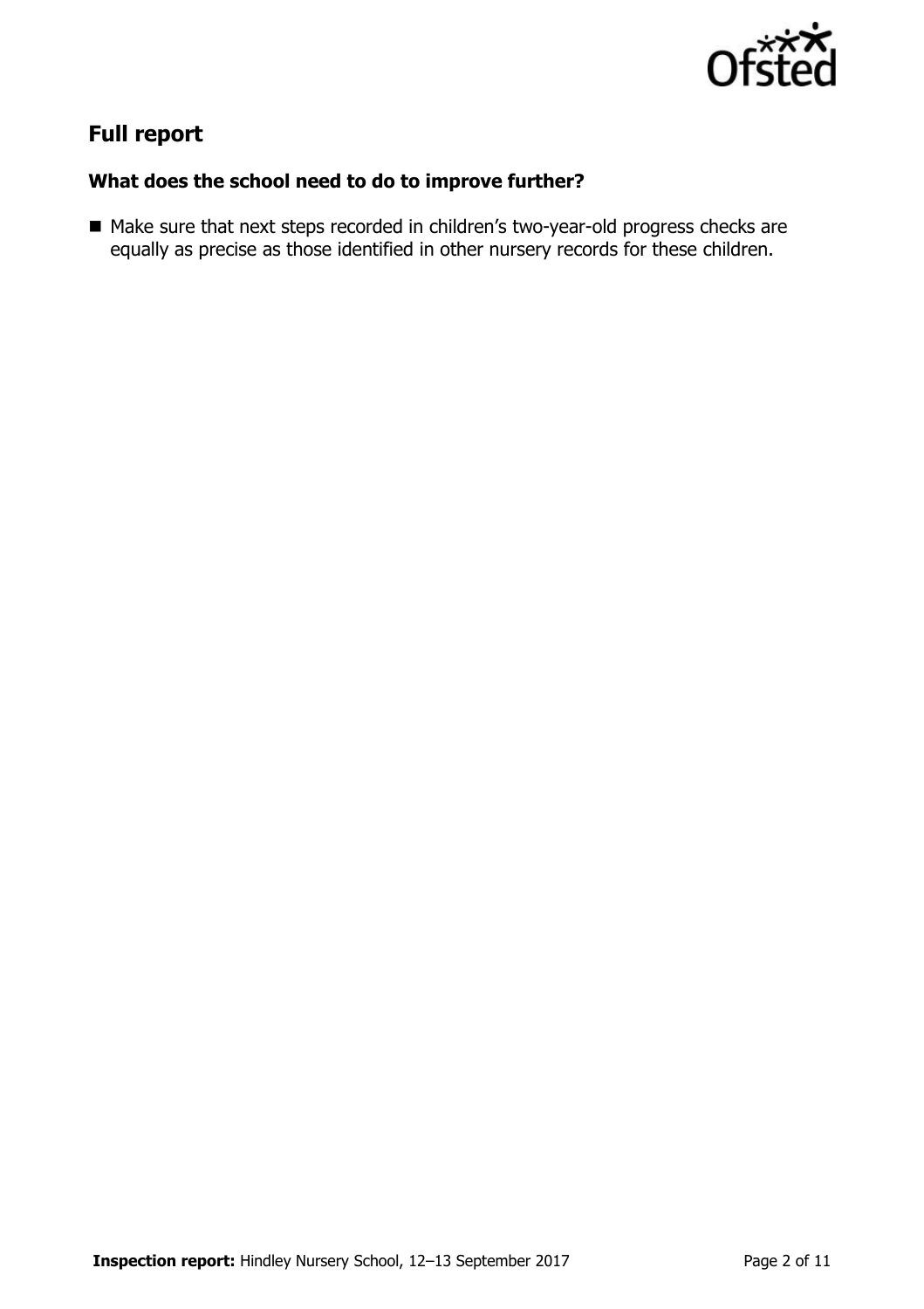

## **Inspection judgements**

### **Effectiveness of leadership and management Constanding**

- Clarity of vision, perceptive self-review, determination to improve and a willingness to learn from external challenge and training characterise the leadership and management of the school.
- Leaders have steadily transformed the work of the school over the last seven years, moving the school forward significantly. They have not rested in seeking to further improve the quality of education provided. Given the school's current strengths and the track record of improvement, its capacity to improve further is excellent.
- Consistency of high-quality teaching is a striking aspect of the school's work. Practice throughout the school is worthy of dissemination. The local authority encourages other schools and early years settings to visit Hindley. The high quality of practice in the school has strengthened over time. Leaders actively support other schools and share the work of Hindley Nursery School.
- Staff throughout the school are highly confident in their work and are able to explain the rationale for their approach to teaching and learning as well as what this means for children at this school. Middle leaders play a vital role in helping the school to improve.
- **Provision for two-year-old children at the school is led skilfully and successfully.**
- Leaders use funding to support disadvantaged children carefully to improve the quality of their learning and enhance their progress. Funding to help children who have special educational needs and/or disabilities is used successfully to provide extra help to improve the lives of children.
- Leaders make sure that the curriculum is extremely well considered, designed and evaluated. The school promotes an approach that enables children to be confident to ask questions, to cooperate and to investigate. Children's ideas and interests matter at Hindley. The school's curriculum is giving children a superb grounding for their ongoing learning at primary school.
- The school is a calm, welcoming and special place for children to learn, to develop and to thrive. Resources for children's learning are high-quality and set out thoughtfully each day.
- Leaders' arrangements to set targets for the work of individual staff are used precisely to improve teaching and children's outcomes.
- Leaders have a deep and well-informed understanding of the school, the early years foundation stage framework and current national and international research in education. They use their knowledge to maximum effect to challenge themselves and staff. Leaders make sure that training and development opportunities raise staff confidence and skills. Staff benefit from many opportunities to learn from one another and from links with other schools.
- The spiritual, moral, social and cultural aspect of the school is very well developed, for example, teaching children to understand homelessness. Wider activities, such as fundraising to help people affected by terrorist atrocities, help children to understand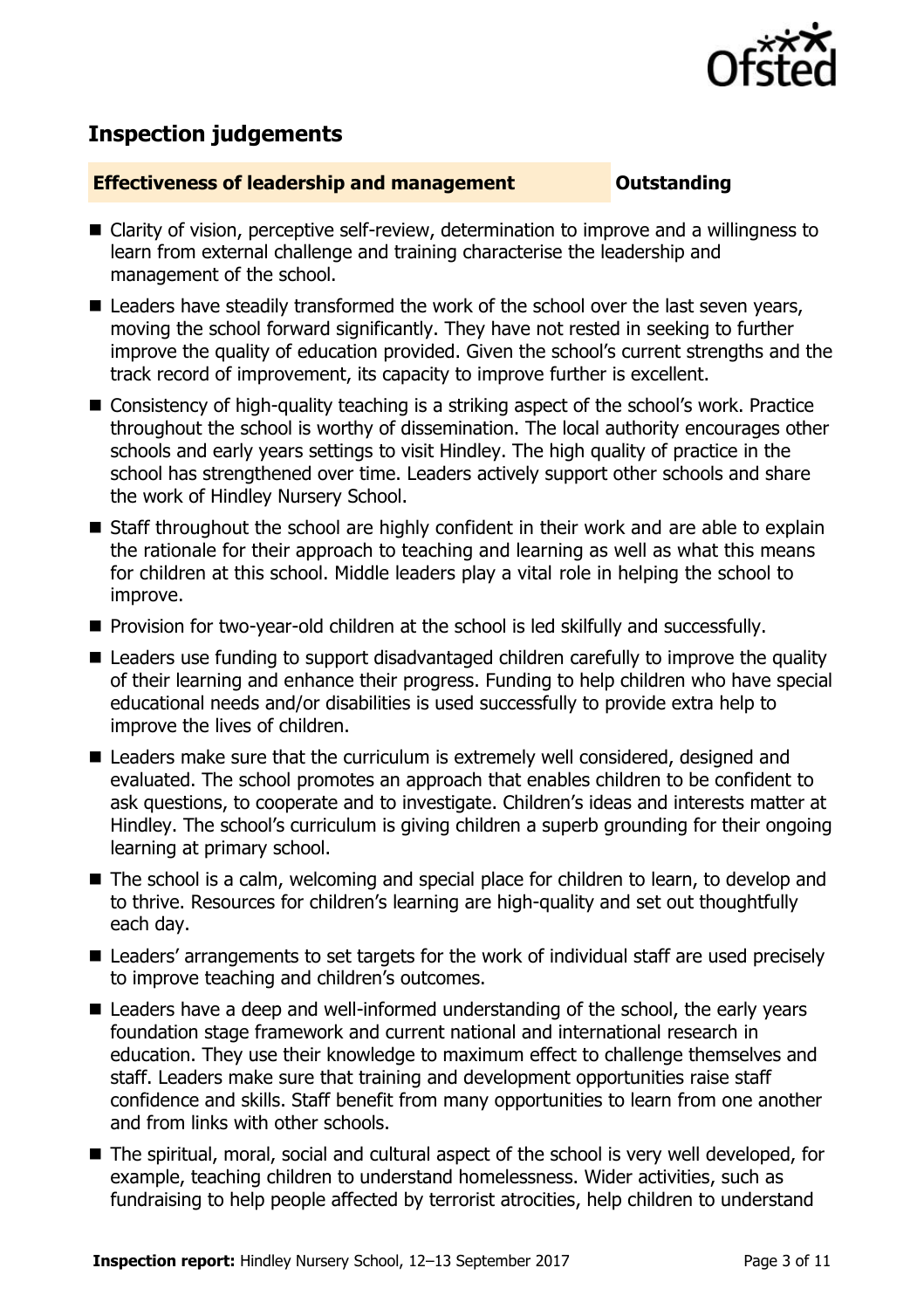

the fundamental values of modern Britain.

- Leaders are unafraid of challenge and so have sought external reviews of the school through strong partnerships with other nursery schools.
- Leaders make sure that the school is outward-facing, with frequent participation in local and regional initiatives. National speakers are brought into the school to train staff. The school makes purposeful and considered use of internationally recognised methods of evaluation to assist with improvement.

### **Governance of the school**

- Governors know the school in detail. They challenge, they question and they expect high standards from all staff and leaders.
- Governors are fully engaged in offering insight into how the school might develop further. They review and identify strategic priorities for the school with precision, knowledge and passion.
- Governors keep a close check on safeguarding and the impact of leaders on the work of staff.
- Governance has strengthened significantly since the previous inspection, when it was good. New members have brought additional expertise that is used fully to benefit the strategic oversight of the school.
- Governors manage finance very carefully and make sure that the school is ready to tackle national changes in the funding of nursery schools.
- Governors are not complacent about their success and have recently commissioned an external review of their own work. They are determined to be the very best they can.

### **Safeguarding**

- The arrangements for safeguarding are effective. There is a strong culture of keeping children safe and protected.
- Staff are watchful, vigilant and responsive. They understand key issues affecting children's lives and they know how to act to make sure that children are safe.
- Leaders give staff frequent, detailed and thorough training about safeguarding. Staff know fully about the risks to children if they are exposed to radicalised views of the world. Staff understand issues such as neglect.
- Staff relationships with parents are very positive. Lots of communication takes place between home and school. Notices around the school explain very clearly the school's duties and expectations regarding keeping children and families safe.
- Children benefit much from regular opportunities to develop their knowledge of safety, for example through meeting local police community support officers.
- Over recent years, leaders and governors have strengthened policy and procedure in safeguarding and made sure that their checks on safeguarding are exemplary.
- The curriculum and the school website make maximum use of opportunities to promote messages about safeguarding including e-safety.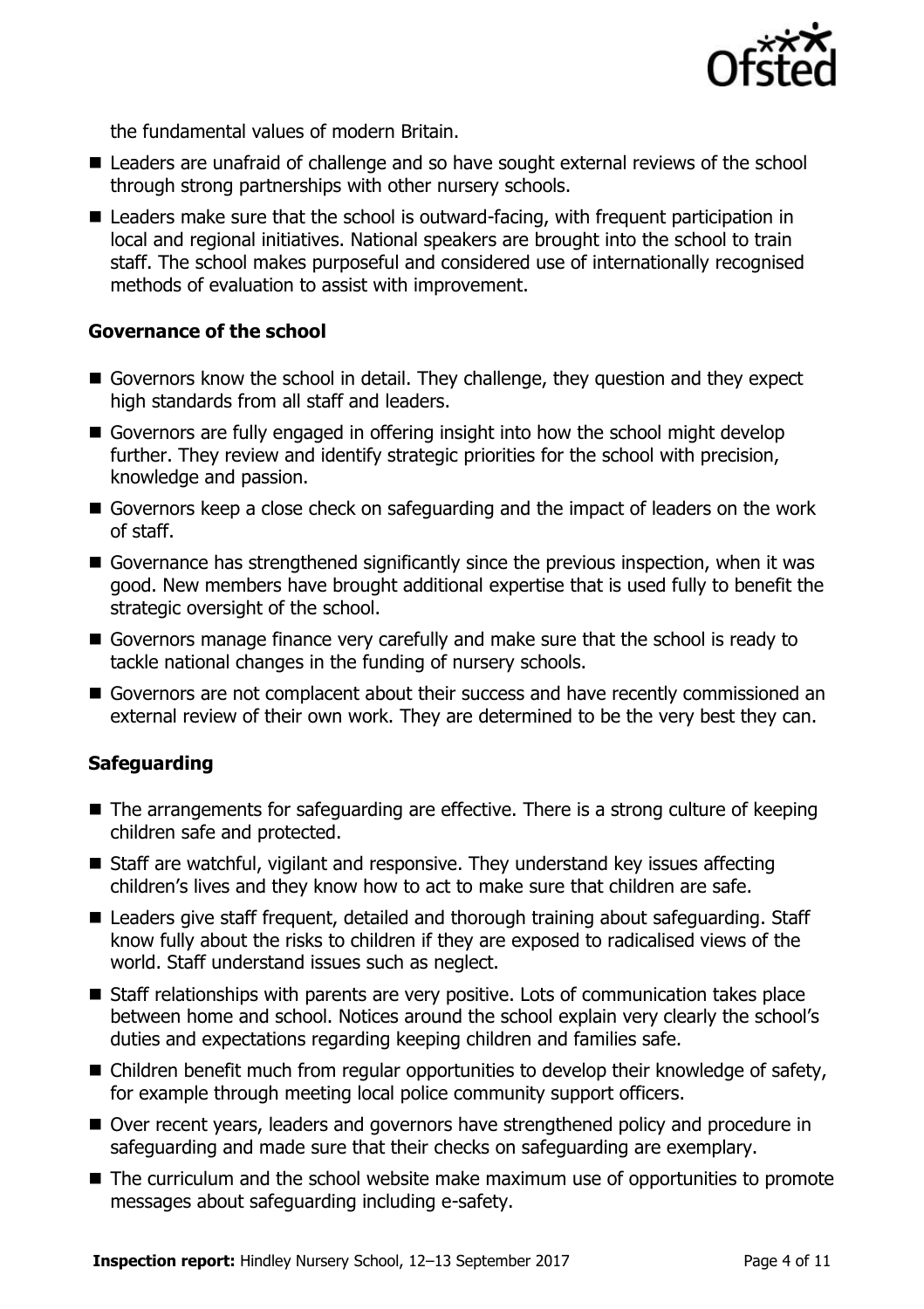

- Staff records of safeguarding issues are of a high standard.
- Referrals of concerns to other agencies are prompt and appropriate.

### **Quality of teaching, learning and assessment Outstanding**

- There is considerable consistency in the high quality of teaching over time. This shows across different rooms and between staff. The skilled work of staff is worthy of dissemination to help other nurseries consider how best to support children's learning.
- Teaching at Hindley is based very carefully and precisely on regular assessment. There is thorough tracking of children's progress from their starting points and perceptive, analytical review of children's development. Staff identify carefully the next steps for children's learning and make full use of information to inform their plans for teaching. Leaders make sure that well-developed arrangements assist staff to make assessment judgements that are of equal quality and consistency across the school.
- Common strengths of teaching in the school include staff talking to children patiently and adapting their language skilfully to the needs of different children. Staff model language well, pose questions that provoke children to think and give children time to consider and comment.
- Staff arrange the nursery classrooms very thoughtfully to stimulate children's thinking and their language. Children benefit greatly from discovering interesting resources set out around the nursery. Staff support children to investigate, experiment and discuss their findings.
- There are well-planned visits to children at home prior to them starting at nursery. This helps children to make a smooth transition to school. Staff evaluate all visits thoroughly. Information is used very carefully to identify where individual children need extra support. Children's learning and parents' understanding are further enhanced before taking up a nursery place because they attend a series of introductory sessions at school.
- Staff make children's learning at school meaningful through well-planned activities, for example by bringing visitors regularly into nursery and arranging trips to the local shops.
- Strong improvement is evident in the teaching of mathematics, following extensive professional development and review of the work of staff.
- Staff have a deep knowledge, not only of the requirements of the early years foundation stage and how children learn, but also of child development. For example, staff understand how children acquire new language and how they can be helped to become confident communicators. They use this knowledge to great effect in their teaching.
- During activities, staff draw on their finely-honed skills to encourage, support and extend children's learning. Children are given precise and positive feedback about their work and this enhances their confidence to learn.
- **Provision to support children's early writing skills is excellent. Staff give children** extensive and meaningful opportunities to write. Children's writing efforts are valued highly by staff.
- Throughout the nursery, children are given many opportunities to look at books. For example, children are helped to think about healthy eating through the factual books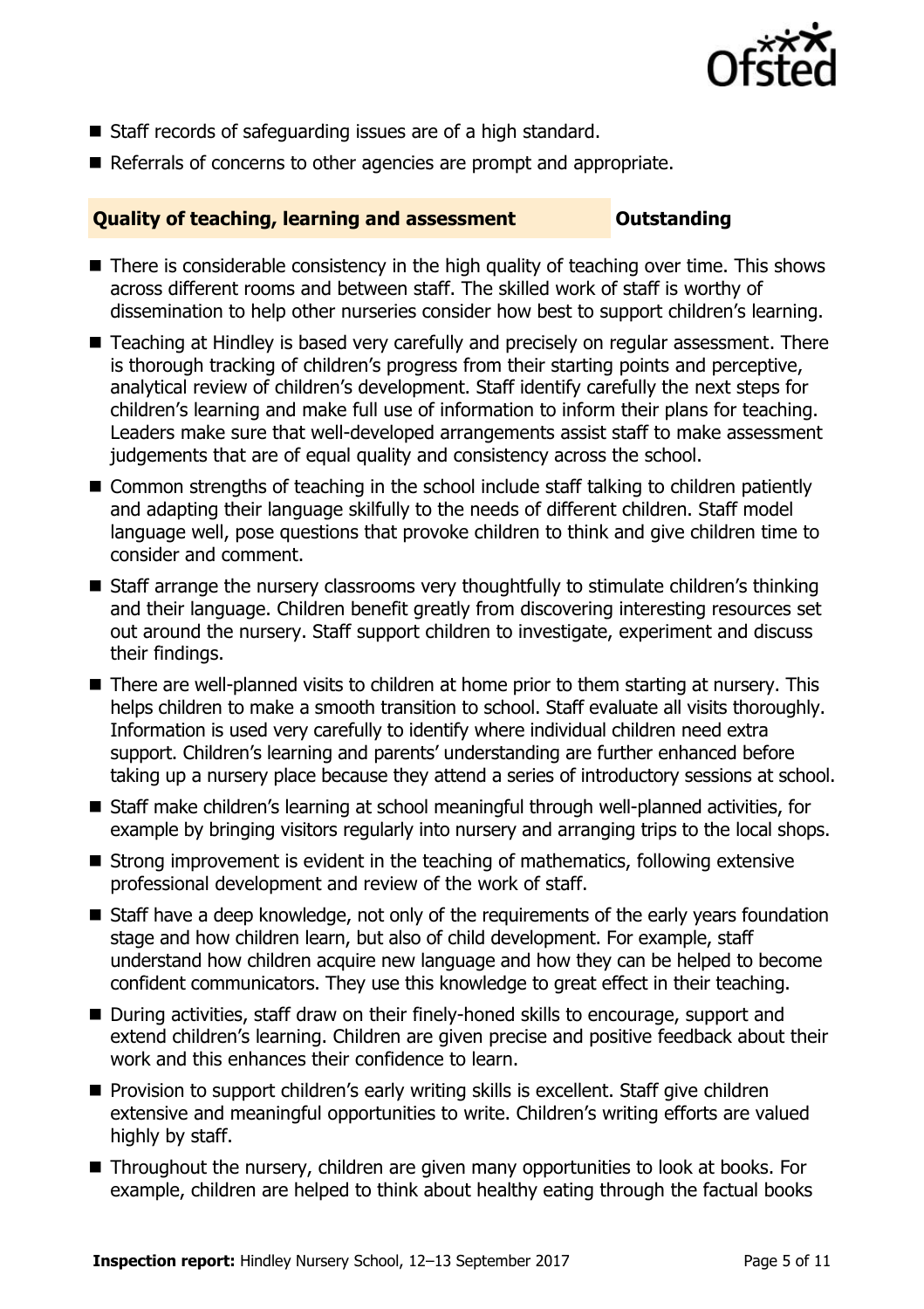

about food and eating displayed next to the snack area. Staff place much emphasis on reading stories to and with children. Staff also teach them to make rhymes and identify the sounds that letters make.

- Because of the exceptional skills of staff, new children settle quickly into lessons. Children at the school are extremely keen and eager to learn. They are extremely curious. Those children who have attended for some time feel very good about themselves and are highly confident learners.
- The school has worked successfully since the previous inspection to establish high expectations for children's learning. This has helped staff to work more precisely to tackle gaps in children's abilities and help them to progress even more.
- Assessments of two-year-old children are evaluated thoroughly to identify common issues and barriers across the group of children. The frequent assessments in place are used very well to help children learn. Even so, when staff and health visitors work together to make a shared assessment of two-year-olds, some of the next steps recorded are imprecise. In contrast, other nursery assessments are clear about what two-year-olds need to learn next.

### **Personal development, behaviour and welfare <b>COUTS** Outstanding

### **Personal development and welfare**

- The school's work to promote children's personal development and welfare is outstanding.
- Staff give great care to making sure children use resources and the environment safely. Children are taught to take sensible risks, for example when climbing and jumping outdoors in the mud pit. Children develop great confidence in their physical skills.
- Leaders and staff make sure that excellent transition arrangements are in place to help children and parents to become familiar with nursery school for the first time.
- The patient and supportive approach of staff in the two-year-old classroom makes sure that the youngest and most disadvantaged children are developing the skills they need to part from their main carer.
- Throughout the school, children are happy, settled and full of enthusiasm for learning.
- Older three-year-old children pay visitors little attention because their learning is so interesting and they feel very at ease in their class.
- Children listen very well to one another and to adults.

### **Behaviour**

- The behaviour of pupils is outstanding. Children are very kind, considerate and thoughtful towards one another.
- The learning environment is attractive, homely and well organised. Classrooms are arranged thoughtfully to give children many quiet spaces to play and relax. Lighting and furniture are selected to give a homely feel. Staff speak gently and the whole nursery has a wonderful air of calm.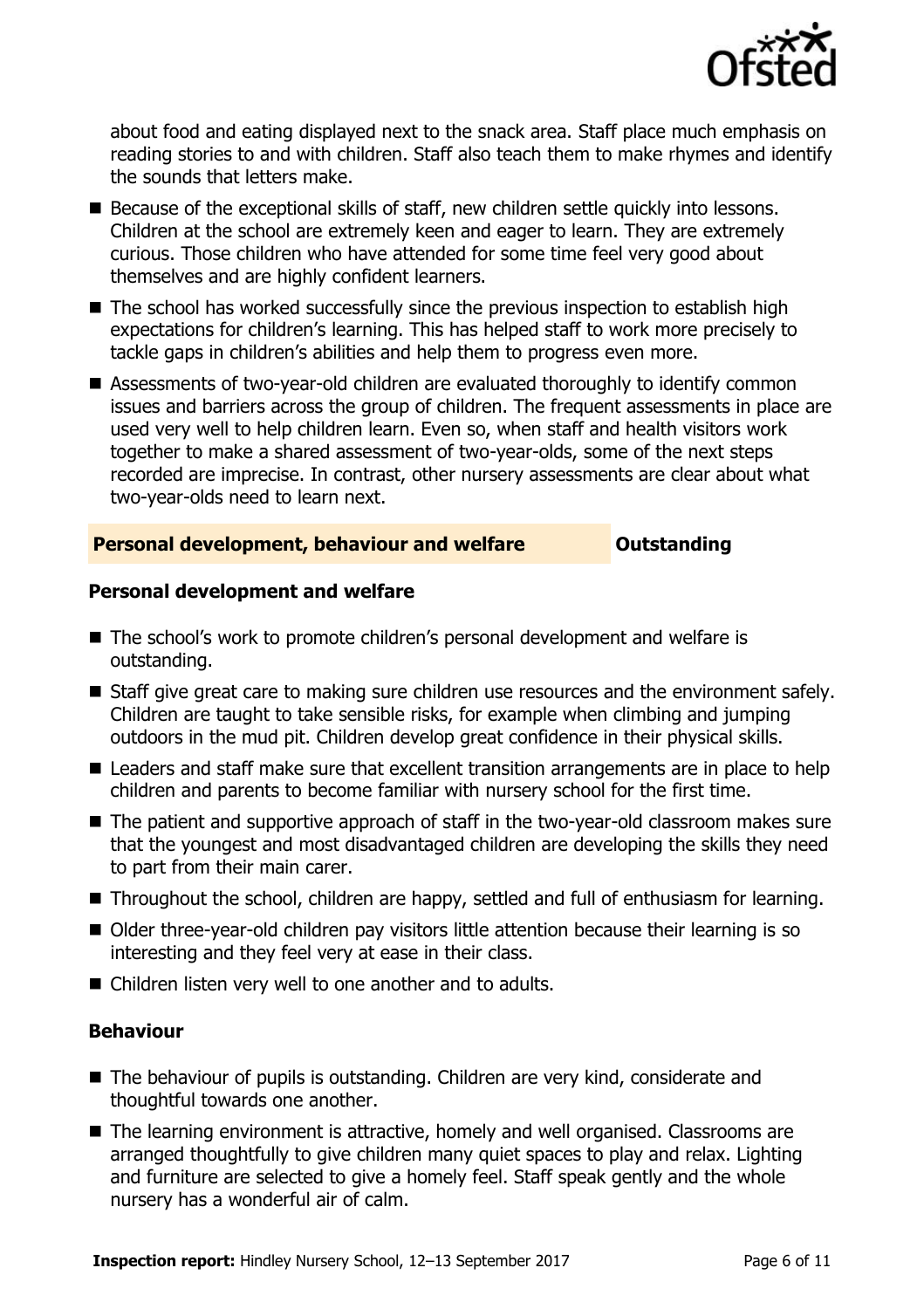

- Staff set a positive example to children about how to look after their school. Children take great care of their classroom and resources.
- Given that most of the children are new to nursery school this past week, the many strengths in children's behaviour seen during the inspection are very striking.
- There is no bullying and incidents of poor behaviour are extremely rare. Children who need help to manage their behaviour and feelings are supported sensitively and skilfully by staff.
- Children listen well to staff instructions throughout lessons. Older children model sensibly to new children how to respond when staff announce the end of the lesson and that it is time to tidy up the classroom.
- New children respond splendidly to guidance from staff about how to behave in a new environment. They part from their parents and settle very quickly at the start of the nursery sessions.
- Children arrive at school promptly. New children do not want to leave at the end of the session as they are enjoying learning so much.
- Attendance is not statutory and some parents do not take up children's full entitlement. Nevertheless, leaders promote and celebrate attendance keenly, as readiness for primary school. Attendance is good and improving over time. Absences are treated with due seriousness and chased up by staff. Where appropriate, links are made with other agencies to enhance support for parents about children's attendance.

### **Outcomes for pupils Outstanding**

- Children make outstanding progress from their starting points. When starting nursery many children show weaknesses across the areas of learning and particularly in their personal skills, their language and communication and their physical development. By the time they leave the school, they are prepared extremely well for continuing their learning at primary school.
- Although children start nursery with limited reading and writing skills, very quickly they develop a love for rhymes and stories and a confidence to try writing words for themselves. They want to write and record their ideas.
- Children make significant and impressive strides forward in their learning at Hindley. This is because of excellent teaching over time. Since the previous inspection, staff have raised their expectations of all children and they strive to help all children excel. A precise focus on the needs of most-able children means that these children are mastering skills and knowledge in greater depth, for example in their ability to solve problems.
- Two-year-old children start school with significant obstacles to overcome in their learning. Because of the skilled support from staff, they gain a wonderful head start in their learning. They are learning the importance of using the toilet and how to communicate their needs and feelings to adults.
- Children receiving extra support through the early years pupil premium make great strides forward in their learning. They are catching up with their peers. In some aspects of their learning, for example their communication and language skills, they are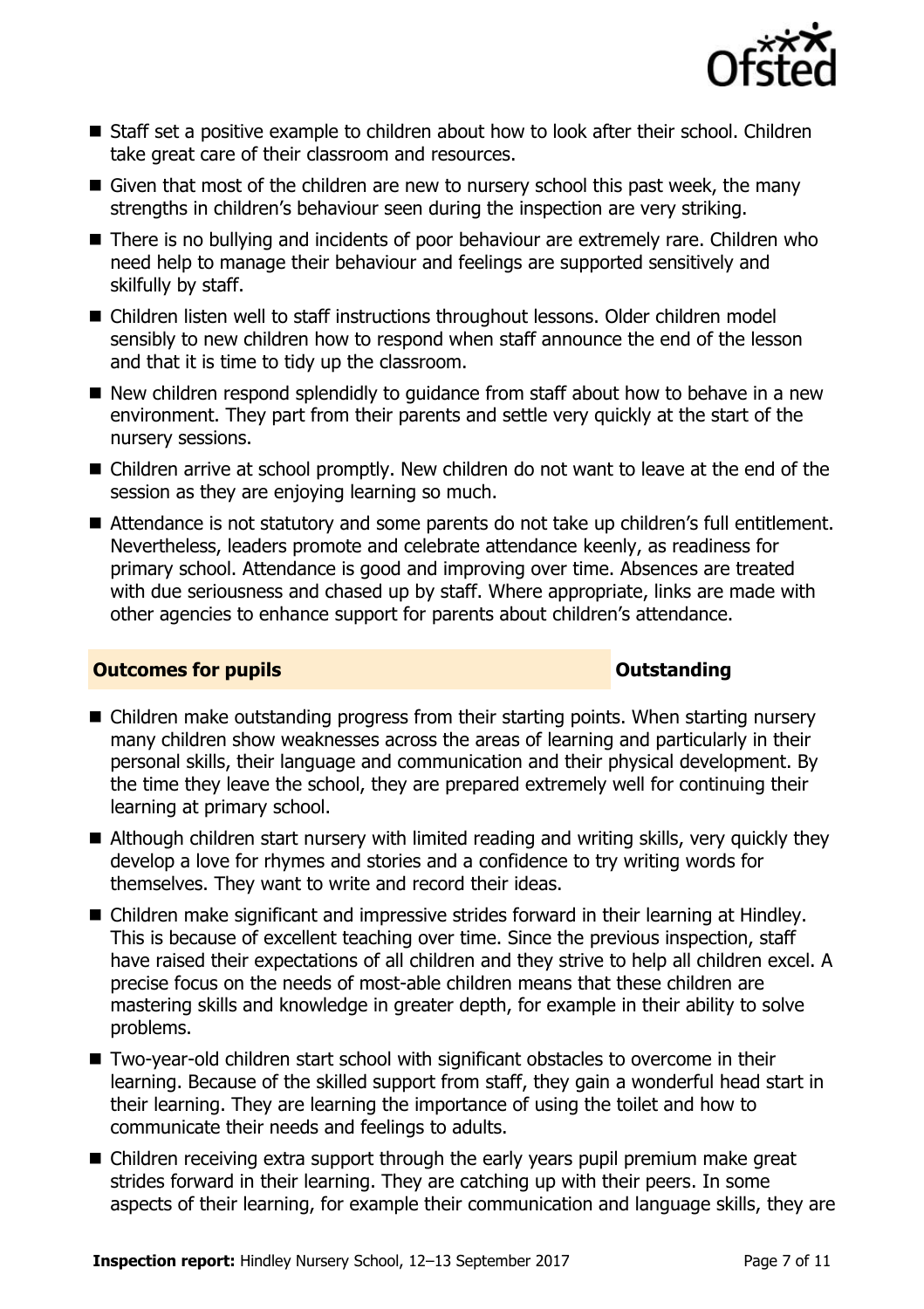

doing even better. This is because of the skilled extra help they are receiving.

- Children become keen, confident, skilled learners, ready for the exciting challenges ahead at nursery school. They are keen to experiment and to try things for themselves.
- Children who have special educational needs and/or disabilities make significant steps forward in their learning. This is because of well-organised, skilful support from staff. The thoughtful expenditure of extra funding and clear coordination of staff's work by the special needs coordinator also contribute to individual children making progress.
- Across groups of children, progress in mathematics is excellent because of the considerable improvements in teaching. Children learn to recognise shape and patterns quickly, to spot differences in size and quantity and to recognise and use numbers meaningfully.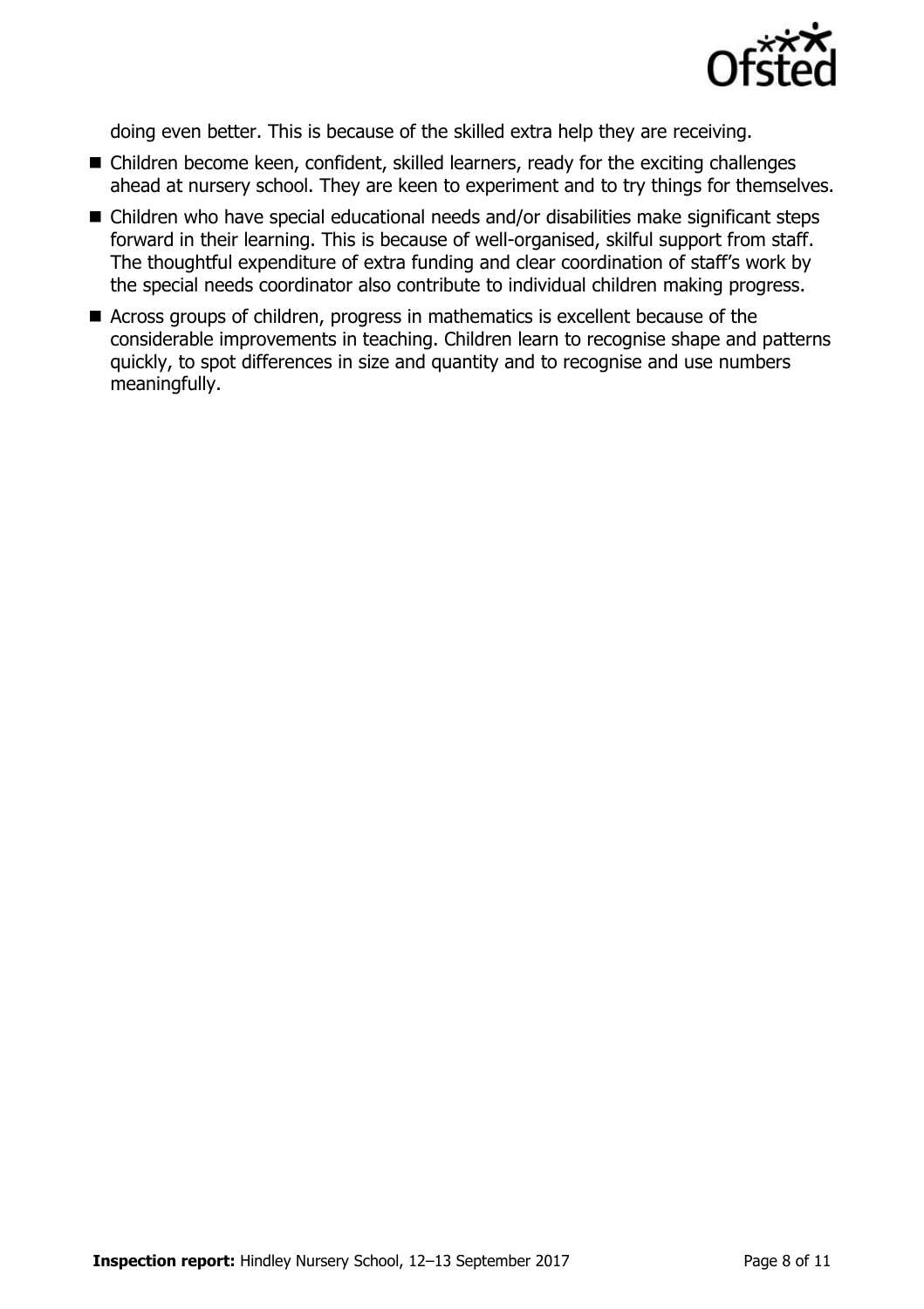

# **School details**

| Unique reference number | 106397   |
|-------------------------|----------|
| Local authority         | Wigan    |
| Inspection number       | 10032222 |

This inspection was carried out under section 8 of the Education Act 2005. The inspection was also deemed a section 5 inspection under the same Act.

| Type of school                      | <b>Nursery</b>                   |
|-------------------------------------|----------------------------------|
| School category                     | Maintained                       |
| Age range of pupils                 | $2$ to 5                         |
| <b>Gender of pupils</b>             | Mixed                            |
| Number of pupils on the school roll | 120                              |
| Appropriate authority               | The governing body               |
| Chair                               | David Haskayne                   |
| <b>Headteacher</b>                  | Rachel Lewis                     |
| Telephone number                    | 01942 488 228                    |
| Website                             | www.hindleynurseryschool.co.uk   |
| Email address                       | enquiries@hindleysurestart.co.uk |
| Date of previous inspection         | 26-27 February 2014              |

### **Information about this school**

- Hindley is an average-sized nursery school and provides education and care for children from age two to five years.
- Most children are of White British heritage.
- The school has identified 23% of children as having special educational needs and/or disabilities.
- A quarter of children attending the school are eligible for pupil premium funding.
- The school meets requirements on the publication of specified information on its website.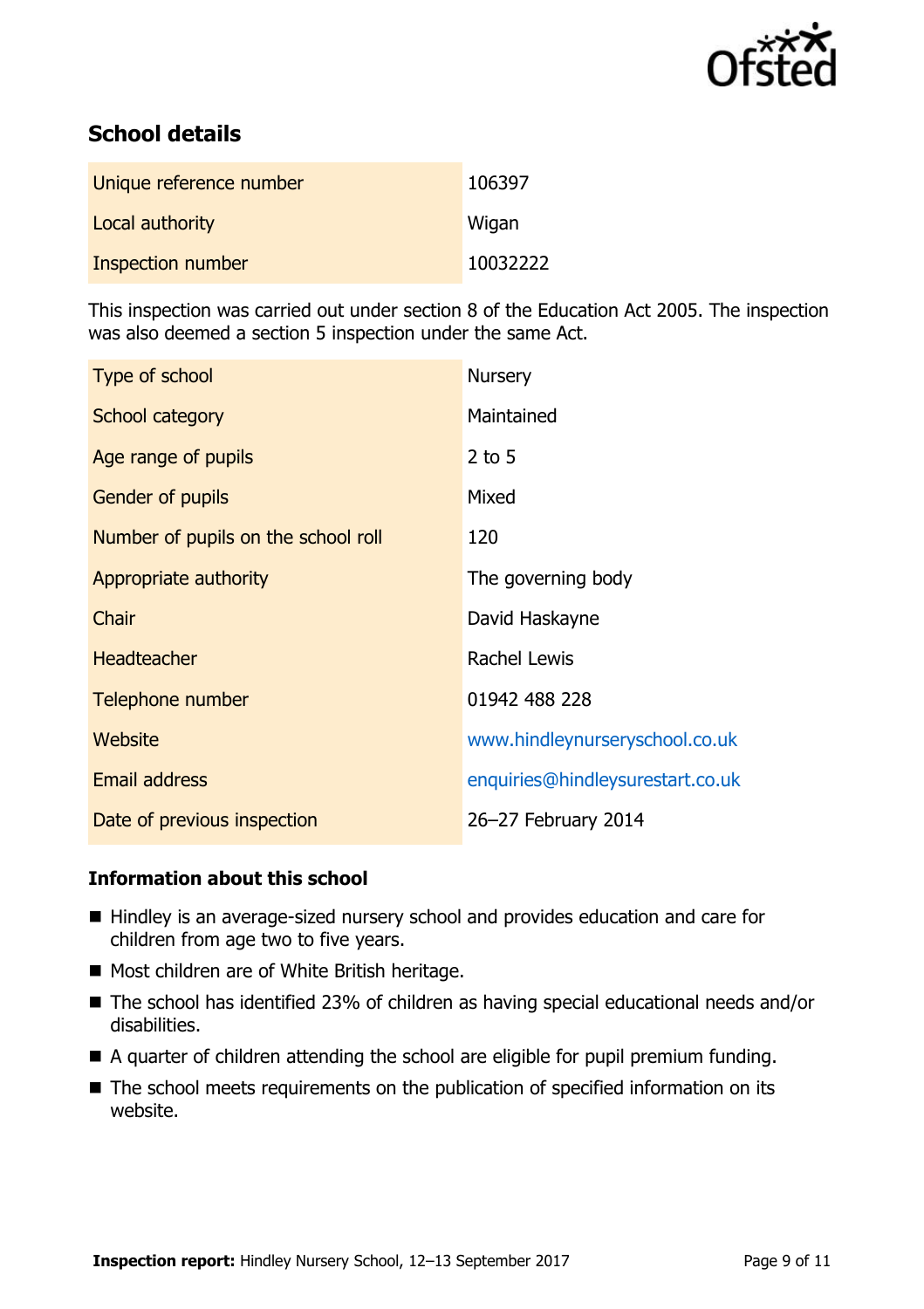

# **Information about this inspection**

- The inspector observed learning and teaching in classrooms and outdoors and considered examples of children's work. Several observations were made jointly with the headteacher.
- The inspector spoke with parents as they brought their children to school. He reviewed 16 responses from parents to Ofsted's online questionnaire, Parent View. He considered school information from a recent survey of parents' views.
- Meetings were held with several staff and leaders and with two representatives of the local authority.
- $\blacksquare$  The inspector met with six governors, including the chair.
- The inspector considered a range of school documents. These included reviews of how well the school is doing, plans for the future and information about the progress of children.
- The inspector reviewed information about the school's work to protect and care for children and their families.

### **Inspection team**

**Tim Vaughan, lead inspector Her Majesty's Inspector**